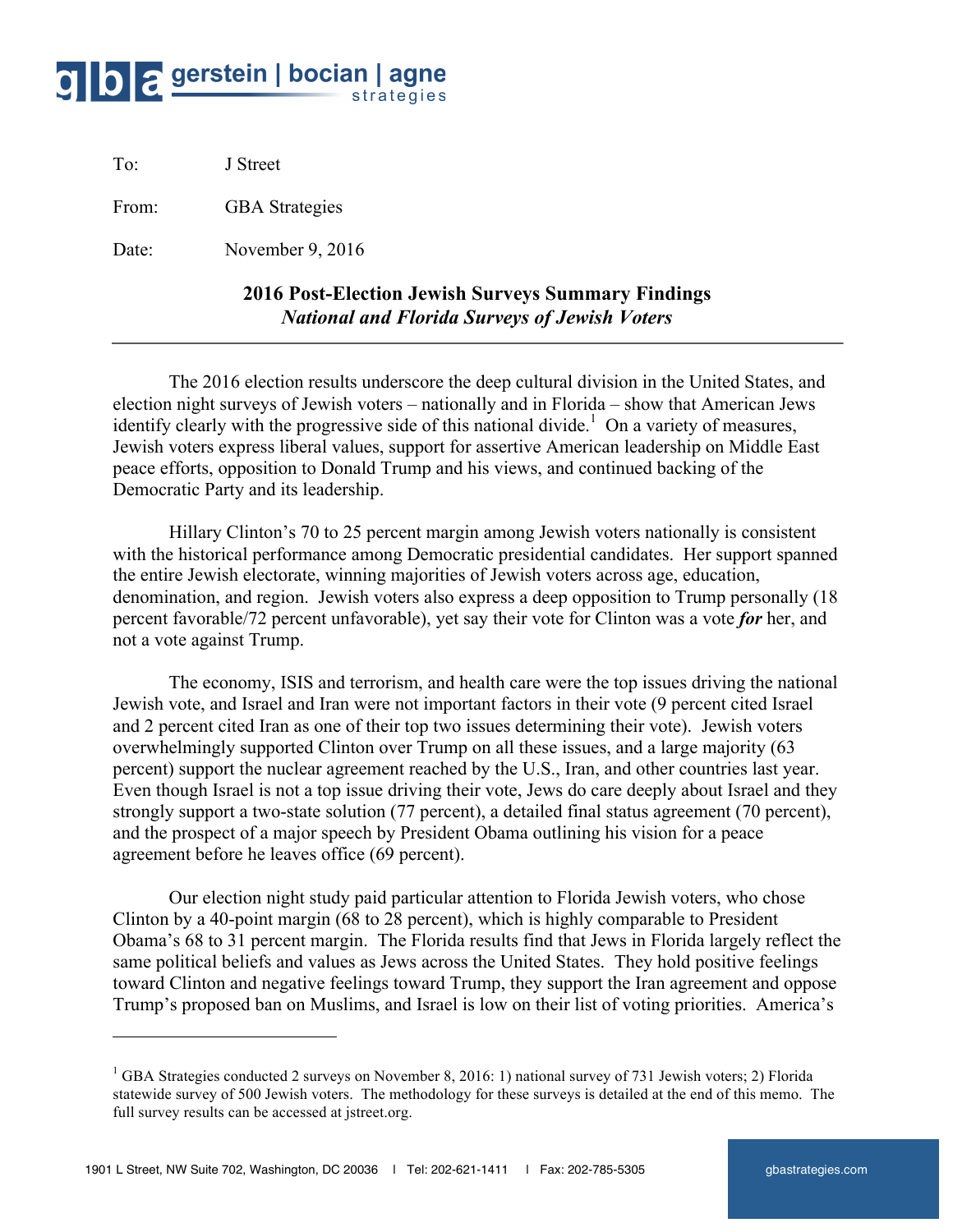culture war is certainly alive in Florida, and the state's Jewish voters are firmly in the progressive camp.

## **Key Findings – Political Landscape**

- Ø **President Obama finishes his time in office with very high approval and favorability ratings.** Obama's 70 percent job approval among Jews is 17 points higher than his national exit poll job approval rating among the general U.S. population, and exceeds the 13-15 point gap that has existed throughout his presidency. He is also personally well-liked by Jewish voters (58 percent favorable/31 percent unfavorable), making him the most popular public figure tested in our survey, including Prime Minister Netanyahu who has a 41 percent favorable/28 percent unfavorable rating.
- Ø **Jewish voters maintain a consistent level of support for Democratic presidential candidates.** Hillary Clinton's 70 to 25 percent margin among American Jews matches the 70 percent average vote share that Democratic candidates have received since exit polling began in 1972. Clinton's 40-point victory among Florida Jews (68 to 28 percent) is strikingly similar to Obama's 68 to 31 percent performance in 2012, and reflects the fundamental structure of the Jewish vote in both America and in Florida.
- Ø **The Jewish connection to the Democratic Party and their opposition to the Republican Party run deep.** A majority of Jews (62 percent) voted in the Democratic presidential primary, they voted 70 to 29 percent Democratic for Congress, and they hold a 50 percent favorable/34 percent unfavorable view of the Democratic Party. Only 18 percent voted in the Republican presidential primary, and they hold very negative views toward the Republican Party (17 percent favorable/65 percent unfavorable) and Donald Trump (18 percent favorable/72 percent unfavorable).

## **Key Findings – Issues Environment**

Ø **Jewish voters went to the polls in 2016 focused on the economy, ISIS and terrorism, and health care.** The economy stands out as the top voting priority (cited by 35 percent), followed by ISIS and terrorism (27 percent), and health care (27 percent). The second tier of issue priorities includes the Supreme Court (18 percent), Social Security and Medicare (18 percent), and immigration (15 percent). As we have seen in previous election night surveys of Jewish voters, Israel (9 percent) and Iran (2 percent) are at the bottom tier of issue priorities.

Florida Jewish voters express the same issue priorities as Jews nationally, except for the Supreme Court, which is the top issue (34 percent) in this evenly divided state. The economy (33 percent), ISIS and terrorism (22 percent), and health care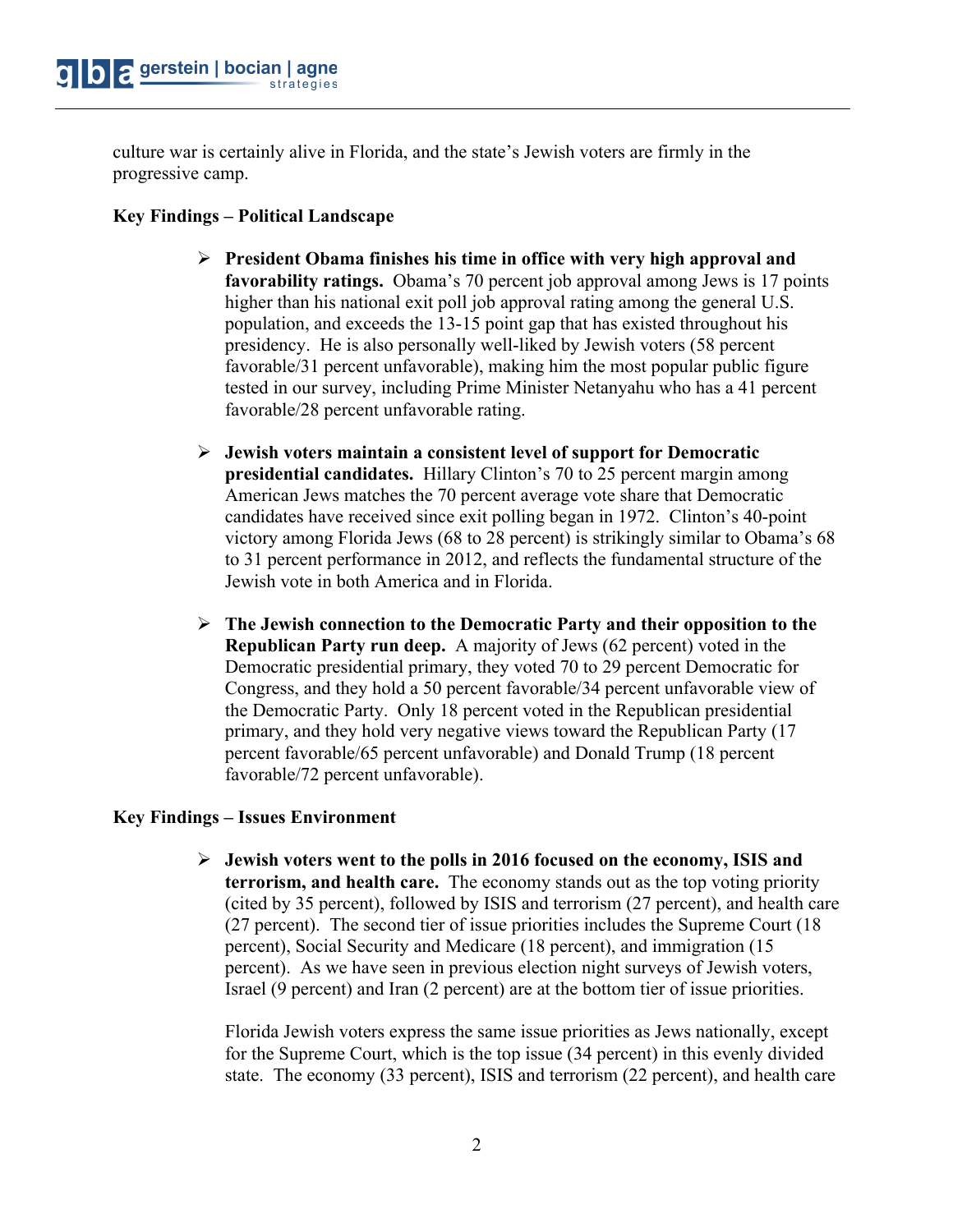(22 percent) were the other top issues in Florida, while Israel (8 percent) and Iran (2 percent) were lower tier issues.

- Ø **There is a progressive consensus on numerous issues related to the Middle East and the 2016 campaign.** Even though Jewish voters do not prioritize issues like Iran and Israel, they hold firm positions on these high profile issues.
	- $\checkmark$  Iran. The Iran agreement receives 63 percent support/37 percent opposition among American Jews, which is significantly greater than support among the general U.S. population (45 percent support/44 percent oppose in the most recent Washington Post asking of the question in October 2015). When provided more detailed language about the agreement, Jewish support grows to 66 percent and opposition drops to 34 percent.
	- $\checkmark$  **Peace Agreement.** When presented with a final status agreement that includes a Palestinian state in the West Bank and Gaza, a return to the 1967 borders with land swaps, Jewish neighborhoods and the Western Wall in Jerusalem remaining under Israeli control while Arab neighborhoods in Jerusalem become part of the new Palestinian state, and financial compensation for Palestinian refuges and some return of refugees to Israel, 70 percent of Jewish voters support the agreement. This level of support is essentially unchanged from the 72 percent support in our 2012 election night survey. Additionally, if the UN Security Council proposes a resolution calling on Israelis and Palestinians to make compromises to reach a peace agreement, 57 percent of Jewish voters think the U.S. should support this resolution, 21 percent think the U.S. should abstain, and 12 percent think the U.S. should veto it.
	- $\checkmark$  **U.S. Role in Peacemaking.** There is broad support for the U.S. to play an active role in bringing the parties together to resolve the conflict even if it means publicly stating disagreements (65 percent support) or exerting pressure on both Israelis and Arabs (69 percent support). These results have been fairly stable since we began asking these questions 8 years ago. Jewish voters also express strong support (69 percent) for the idea of President Obama delivering a major speech before leaving office to outline his vision for what Israelis and Palestinians must do to reach a peace agreement.
	- ü **Israeli Settlements in the West Bank.** Only 22 percent of Jewish voters believe that Israel should build Israeli settlements in any area of the West Bank that it wants, whereas 28 percent want Israel to suspend all construction of Israeli settlements in the West Bank and 50 percent think Israel should suspend construction outside existing settlement blocs while continuing construction in areas that are already developed. When asked